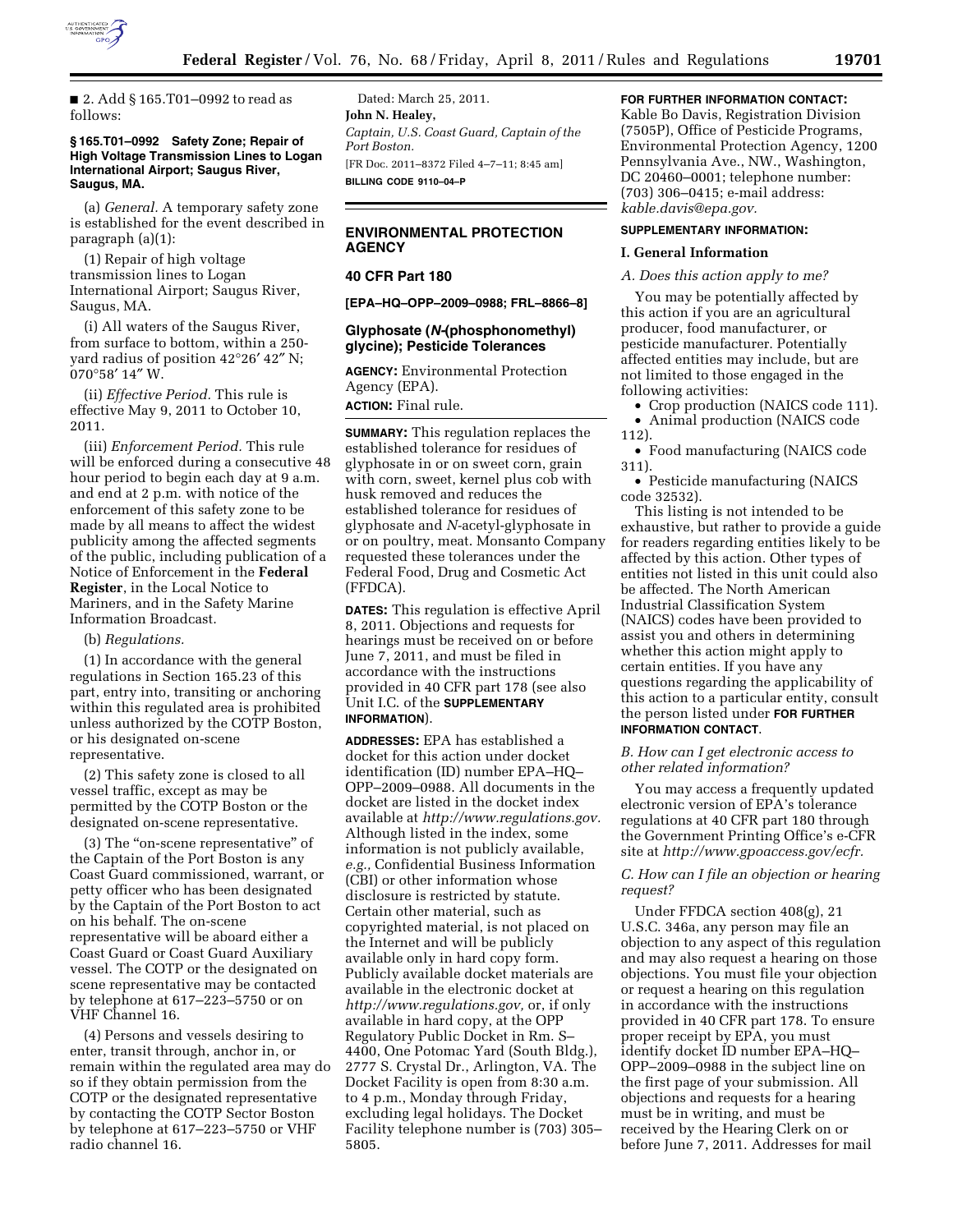and hand delivery of objections and hearing requests are provided in 40 CFR 178.25(b).

In addition to filing an objection or hearing request with the Hearing Clerk as described in 40 CFR part 178, please submit a copy of the filing that does not contain any CBI for inclusion in the public docket. Information not marked confidential pursuant to 40 CFR part 2 may be disclosed publicly by EPA without prior notice. Submit a copy of your non-CBI objection or hearing request, identified by docket ID number EPA–HQ–OPP–2009–0988, by one of the following methods:

• *Federal eRulemaking Portal: [http://](http://www.regulations.gov)  [www.regulations.gov.](http://www.regulations.gov)* Follow the on-line instructions for submitting comments.

• *Mail:* Office of Pesticide Programs (OPP) Regulatory Public Docket (7502P), Environmental Protection Agency, 1200 Pennsylvania Ave., NW., Washington, DC 20460–0001.

• *Delivery:* OPP Regulatory Public Docket (7502P), Environmental Protection Agency, Rm. S–4400, One Potomac Yard (South Bldg.), 2777 S. Crystal Dr., Arlington, VA. Deliveries are only accepted during the Docket Facility's normal hours of operation (8:30 a.m. to 4 p.m., Monday through Friday, excluding legal holidays). Special arrangements should be made for deliveries of boxed information. The Docket Facility telephone number is (703) 305–5805.

# **II. Summary of Petitioned-For Tolerance**

In the **Federal Register** of March 24, 2010 (75 FR 14154–14157) (FRL–8815– 6), EPA issued a notice pursuant to section 408(d)(3) of FFDCA, 21 U.S.C. 346a(d)(3), announcing the filing of a pesticide petition (PP 9F7644) by Monsanto Company, 1300 I St., NW., Suite 450 East, Washington, DC 20052. The petition requested that 40 CFR part 180 be amended by replacing the established tolerances for residues of the herbicide, glyphosate, in or on sweet corn, grain with the following: Corn, sweet, kernel plus cob with husk removed at a tolerance level of 3.0 parts per million (ppm) and corn, sweet, forage at a tolerance level of 9.0 ppm. The petition also requested a reduction in the established tolerance for residues of glyphosate and its metabolite (*N*acetyl-glyphosate) in or poultry meat from 4.0 ppm to 0.1 ppm, as they believe the tolerance level was inadvertently increased when the poultry tolerances were moved from 40 CFR 180.364 (a)(1) to (a)(2). There were no comments received in response to the notice of filing.

Based upon review of the data supporting the petition, EPA is revising the requested actions in several respects. EPA has concluded that a tolerance for residues of glyphosate in or on corn, sweet, kernel plus cob with husk removed should be set at 3.5 ppm, not 3.0 ppm. Since the proposed forage tolerance is less than the currently established tolerance for this commodity, EPA has concluded that a revision to the currently established forage tolerance is unnecessary. EPA is also modifying the tolerance expression for 40 CFR 180.364(a)(1) and (a)(2) to clarify the coverage of the tolerance and the compounds to be measured in determining compliance with tolerance levels. The reasons for these changes are explained in Unit IV.C.

# **III. Aggregate Risk Assessment and Determination of Safety**

Section 408(b)(2)(A)(i) of FFDCA allows EPA to establish a tolerance (the legal limit for a pesticide chemical residue in or on a food) only if EPA determines that the tolerance is "safe." Section 408(b)(2)(A)(ii) of FFDCA defines "safe" to mean that "there is a reasonable certainty that no harm will result from aggregate exposure to the pesticide chemical residue, including all anticipated dietary exposures and all other exposures for which there is reliable information.'' This includes exposure through drinking water and in residential settings, but does not include occupational exposure. Section 408(b)(2)(C) of FFDCA requires EPA to give special consideration to exposure of infants and children to the pesticide chemical residue in establishing a tolerance and to "ensure that there is a reasonable certainty that no harm will result to infants and children from aggregate exposure to the pesticide chemical residue. \* \* \*'

Consistent with section 408(b)(2)(D) of FFDCA, and the factors specified in section 408(b)(2)(D) of FFDCA, EPA has reviewed the available scientific data and other relevant information in support of this action. EPA has sufficient data to assess the hazards of and to make a determination on aggregate exposure for glyphosate including exposure resulting from the tolerances established by this action. EPA's assessment of exposures and risks associated with glyphosate follows.

### *A. Toxicological Profile*

EPA has evaluated the available toxicity data and considered its validity, completeness, and reliability as well as the relationship of the results of the studies to human risk. EPA has also considered available information

concerning the variability of the sensitivities of major identifiable subgroups of consumers, including infants and children.

Glyphosate is of low acute toxicity following oral, dermal, and inhalation exposure. It is a mild eye irritant, slight skin irritant, and is not a dermal sensitizer in guinea pigs. Inhalation risk assessments are not required based on the low toxicity of the formulation products (toxicity category III or IV) and the physical characteristics of the technical product. An acute dose and endpoint for assessing acute risk have not been selected for any population subgroups because no effect that could be attributed to a single exposure (dose) was observed in oral toxicity studies including the developmental toxicity studies in rats and rabbits.

A chronic feeding/carcinogenicity study in rats found no systemic effects in any of the parameters examined (body weight, food consumption, clinical signs, mortality, clinical pathology, organ weights, and histopathology). In a second chronic feeding/carcinogenicity study in rats tested at higher dietary levels, a lowestobserved-adverse-effect level (LOAEL) was identified at 940-milligrams/ kilograms/day (mg/kg/day) & 1,183-mg/ kg/day (male/female) based on decreased body-weight gains in females and increased incidence of cataracts and lens abnormalities, decreased urinary pH, increased absolute liver weight, and increased relative liver weight/brain weight in males. No evidence of carcinogenicity was found in rats or mice. In a chronic toxicity study in dogs, no systemic effects were found.

Acceptable developmental toxicity studies in the rat and rabbit are available, as is an acceptable 2 generation reproduction study in the rat. No significant reproductive and developmental toxic effects were found. A focal tubular dilation of the kidneys was observed in a 3-generation reproductive study on rats at the 30-mg/ kg/day high dose treatment level (HDTL), however a 2-generational reproductive study on rats did not observe the same effect at the 1,500-mg/ kg/day HDTL, nor were any adverse reproductive effects observed at any dose level. EPA concluded that the focal tubular dilation of the kidneys at the 30 mg/kg/day level was a spurious rather than a glyphosate-related effect.

In a prenatal developmental toxicity study in rats, maternal (systemic) effects observed included mortality, increased clinical signs, and reduced body-weight gain at the HDTL (3,500-mg/kg/day). Developmental (fetal) effects were observed only in the high-dose group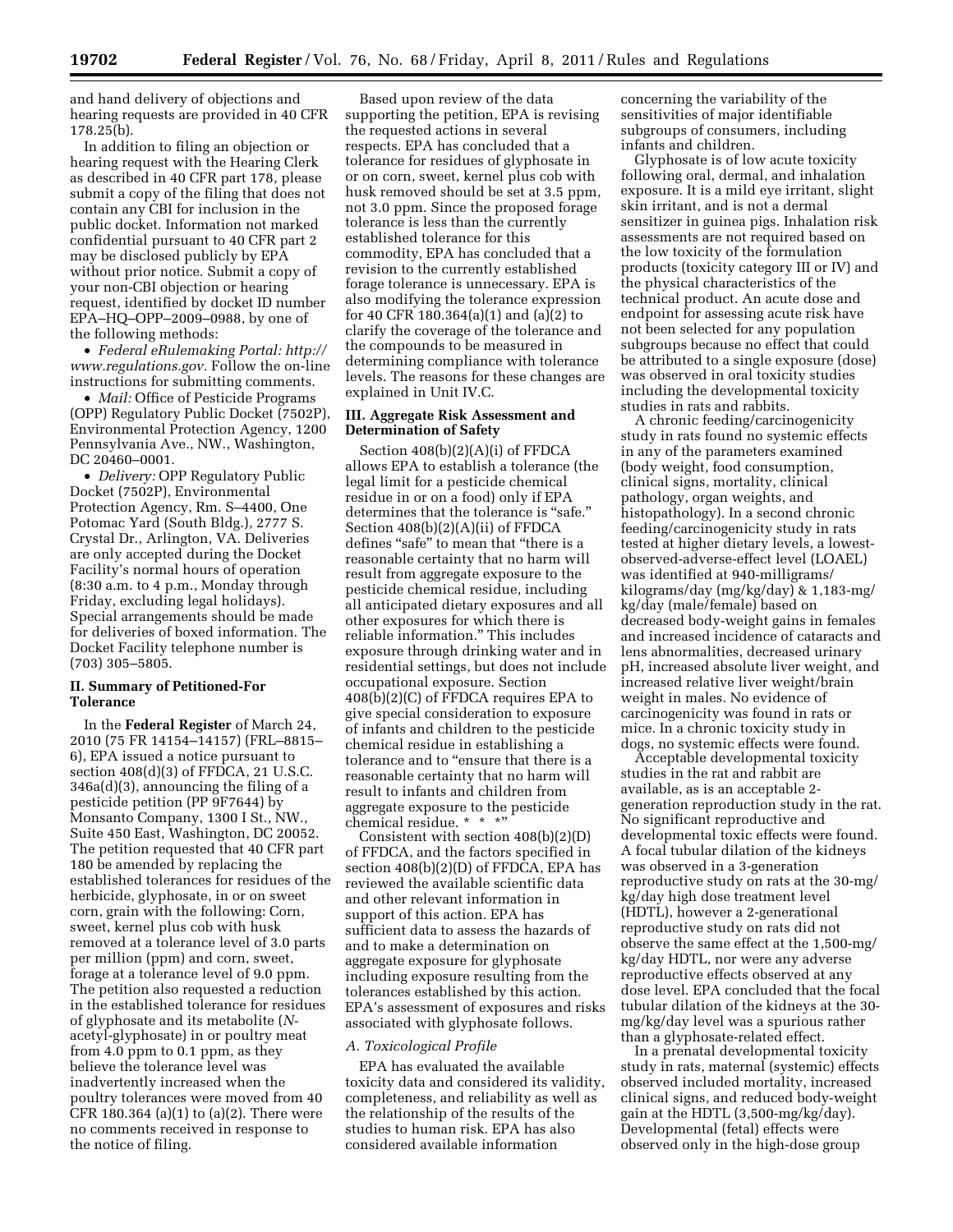and included decreases in total implantations/dam and nonviable fetuses/dam, increased number of litters and fetuses with unossified sternebrae, and decreased mean fetal body weights. In a prenatal developmental toxicity study in rabbits, maternal (systemic) effects observed included mortality and clinical signs of toxicity at the HDTL (350-mg/kg/day). In the rabbits, developmental toxicity was not observed at any dose. On the basis of developmental studies in rats and rabbits and reproductive findings in rats, glyphosate exhibited no evidence of increased susceptibility of offspring.

Neurotoxicity has not been observed in any of the acute, subchronic, chronic, developmental, or reproductive studies performed with glyphosate.

Specific information on the studies received and the nature of the adverse effects caused by glyphosate as well as the no-observed-adverse-effect-level (NOAEL) and the lowest-observedadverse-effect-level (LOAEL) from the toxicity studies can be found at *[http://](http://www.regulations.gov) [www.regulations.gov](http://www.regulations.gov)* in the document titled "Glyphosate. Section 3 Registration for Application of the Potassium Salt of Glyphosate to Glyphosate-Tolerant Sweet Corn. Human-Health Risk Assessment,'' pp. 26–27 in docket ID number EPA–HQ– OPP–2009–0988.

# *B. Toxicological Points of Departure/ Levels of Concern*

Once a pesticide's toxicological profile is determined, EPA identifies toxicological points of departure (POD) and levels of concern (LOC) to use in evaluating the risk posed by human exposure to the pesticide. For hazards that have a threshold below which there is no appreciable risk, the toxicological POD is used as the basis for derivation of reference values for risk assessment. PODs are developed based on a careful analysis of the doses in each

toxicological study to determine the dose at which the NOAEL the LOAEL. Uncertainty/safety factors are used in conjunction with the POD to calculate a safe exposure level—generally referred to as a population-adjusted dose (PAD)  $(a = acute c = chronic)$  or a reference dose (RfD)—and a safe margin of exposure (MOE). For non-threshold risks, the Agency assumes that any amount of exposure will lead to some degree of risk. Thus, the Agency estimates risk in terms of the probability of an occurrence of the adverse effect expected in a lifetime. For more information on the general principles EPA uses in risk characterization and a complete description of the risk assessment process, see *[http://](http://www.epa.gov/pesticides/factsheets/riskassess.htm) [www.epa.gov/pesticides/factsheets/](http://www.epa.gov/pesticides/factsheets/riskassess.htm) [riskassess.htm.](http://www.epa.gov/pesticides/factsheets/riskassess.htm)* 

A summary of the toxicological endpoints for glyphosate used for human risk assessment is shown in Table 1 of this unit.

# TABLE 1—SUMMARY OF TOXICOLOGICAL DOSES AND ENDPOINTS FOR GLYPHOSATE FOR USE IN HUMAN HEALTH RISK ASSESSMENT

| Exposure/scenario                                                                    | Point of departure and<br>uncertainty/safety factors                                              | RfD, PAD, LOC for risk<br>assessment                       | Study and toxicological effects                                                                                                                                                                                                                                         |  |  |  |  |
|--------------------------------------------------------------------------------------|---------------------------------------------------------------------------------------------------|------------------------------------------------------------|-------------------------------------------------------------------------------------------------------------------------------------------------------------------------------------------------------------------------------------------------------------------------|--|--|--|--|
|                                                                                      | An endpoint of concern (effect) attributable to a single dose was not identified in the database. |                                                            |                                                                                                                                                                                                                                                                         |  |  |  |  |
| Chronic dietary (All popu-<br>lations).                                              | mg/kg/day $UF_A = 10x$<br>$UF_H = 10x$<br>$FQPA SF = 1x$                                          | Chronic RfD = $1.75$ mg/kg/day<br>$cPAD = 1.75$ mg/kg/day. | Developmental Toxicity Study-Rabbit: Ma-<br>ternal LOAEL = $350$ mg/kg/day based on<br>diarrhea, nasal discharge and death in ma-<br>ternal animals.                                                                                                                    |  |  |  |  |
| Incidental oral short-term (1 to<br>30 days).                                        | NOAEL= 175<br>mg/kg/day $UF_A = 10x$<br>$UF_H = 10x$<br>$FQPA SF = 1x$                            | $LOC for MOE = < 100$                                      | Developmental Toxicity Study-Rabbit: Ma-<br>ternal LOAEL = $350 \text{ mg/kg/day}$ based on<br>diarrhea, nasal discharge and death in ma-<br>ternal animals.                                                                                                            |  |  |  |  |
| Incidental oral intermediate-<br>term $(1 to 6 months)$ .                            | NOAEL= 175<br>mg/kg/day $UF_A = 10x$<br>$UF_H = 10x$<br>$FQPA SF = 1x$                            | $LOC for MOE = < 100$                                      | Developmental Toxicity Study-Rabbit: Ma-<br>ternal LOAEL = $350 \text{ mg/kg/day}$ based on<br>diarrhea, nasal discharge and death in ma-<br>ternal animals.                                                                                                            |  |  |  |  |
| Dermal short-term (1 to 30<br>days) Dermal intermediate-<br>term $(1 to 6 months)$ . |                                                                                                   |                                                            | Based on the lack of toxicity up to the high-<br>est dose tested (1,000 mg/kg/day) in the<br>21 day dermal toxicity study in rabbits and<br>the lack of concern for developmental and<br>reproductive effects, the quantification of<br>dermal risks was not conducted. |  |  |  |  |
| Inhalation short-term (1 to 30<br>days) Inhalation (1 to 6<br>months).               |                                                                                                   | None                                                       | Based on the lack of toxicity up to the high-<br>est concentration tested (0.36 mg/L) in the<br>28-day inhalation toxicity study in rats, and<br>the physical characteristics of the technical,<br>the quantification of inhalation risks was<br>not conducted.         |  |  |  |  |
| Cancer (Oral, dermal, inhala-<br>tion).                                              |                                                                                                   | None                                                       | No evidence of carcinogenicity.                                                                                                                                                                                                                                         |  |  |  |  |

 $UF_A$  = extrapolation from animal to human (interspecies). UF $_H$  = potential variation in sensitivity among members of the human population (intraspecies). UF<sub>L</sub> = use of a LOAEL to extrapolate a NOAEL. UF<sub>S =</sub> use of a short-term study for long-term risk assessment. UF<sub>DB</sub> = to account for the absence of data or other data deficiency. FQPA SF = Food Quality Protection Act Safety Factor.

#### *C. Exposure Assessment*

1. *Dietary exposure from food and feed uses.* In evaluating dietary exposure to glyphosate, EPA considered exposure under the petitioned-for tolerances as well as all existing

glyphosate tolerances in 40 CFR 180.364. EPA assessed dietary exposures from glyphosate in food as follows:

i. *Acute exposure.* Quantitative acute dietary exposure and risk assessments

are performed for a food-use pesticide, if a toxicological study has indicated the possibility of an effect of concern occurring as a result of a 1-day or single exposure.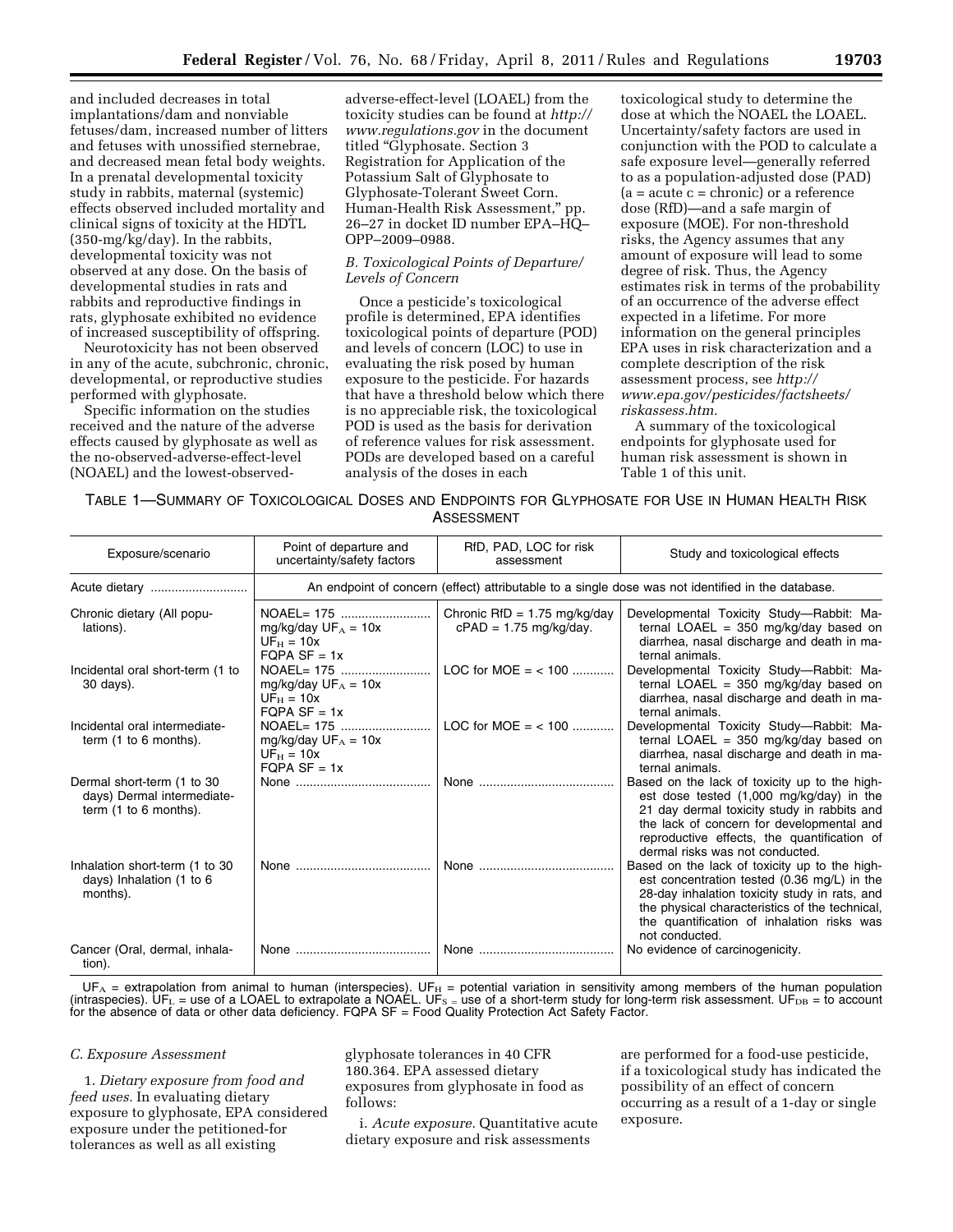No such effects were identified in the toxicological studies for glyphosate; therefore, a quantitative acute dietary exposure assessment is unnecessary.

ii. *Chronic exposure.* In conducting the chronic dietary exposure assessment EPA used the food consumption data from the United States Department of Agriculture Continuing Survey of Food Intake by Individuals (USDA CSFII) (1994–1996 and 1998). The chronic analysis assumed tolerance-level residues, 100 percent crop treated (PCT), and Dietary Exposure Evaluation Model (DEEM (version 7.81)) default processing factors and incorporated glyphosate drinking water monitoring data.

iii. *Cancer.* Based on the data summarized in Unit III.A., EPA has concluded that glyphosate does not pose a cancer risk to humans. Therefore, a dietary exposure assessment for the purpose of assessing cancer risk is unnecessary.

2. *Dietary exposure from drinking water.* The Agency used monitoring data from the United States Geological Survey (USGS) National Water-Quality Assessment Program (NAWQA) to calculate drinking water exposure. For chronic dietary risk assessment, the water concentration of value 13.5 parts per million (ppb) was used to assess the contribution to drinking water.

3. *From non-dietary exposure.* The term "residential exposure" is used in this document to refer to nonoccupational, non-dietary exposure (*e.g.,* for lawn and garden pest control, indoor pest control, termiticides, and flea and tick control on pets).

The sweet corn use is not anticipated to result in residential exposure. However, residential exposure is anticipated from the registered broadcast and spot treatment to residential lawns, gardens, and recreational areas including parks and golf courses. Based on the registered residential use patterns, there is a potential for short-term and intermediate-term dermal and inhalation exposures to homeowners who mix and apply products containing glyphosate. Since short- and intermediate-term dermal and inhalation endpoints were not selected, no residential handler/applicator exposure assessment was conducted. Post-application dermal and inhalation exposure assessments were not conducted since short- and intermediate-term dermal and inhalation endpoints were not selected. Based on registered use patterns, toddlers may have short-term postapplication incidental oral exposure from hand-to-mouth, object to mouth,

and soil ingestion behavior on treated lawns and swimmers may have shortterm post-application incidental oral exposures from treated surface water. Exposures and risks from these scenarios were assessed because an applicable endpoint was identified. Further information regarding EPA standard assumptions and generic inputs for residential exposures may be found at *[http://www.epa.gov/pesticides/](http://www.epa.gov/pesticides/trac/science/trac6a05.pdf) [trac/science/trac6a05.pdf.](http://www.epa.gov/pesticides/trac/science/trac6a05.pdf)* 

4. *Cumulative effects from substances with a common mechanism of toxicity.*  Section 408(b)(2)(D)(v) of FFDCA requires that, when considering whether to establish, modify, or revoke a tolerance, the Agency consider "available information" concerning the cumulative effects of a particular pesticide's residues and ''other substances that have a common mechanism of toxicity.''

EPA has not found glyphosate to share a common mechanism of toxicity with any other substances, and glyphosate does not appear to produce a toxic metabolite produced by other substances. For the purposes of this tolerance action, therefore, EPA has assumed that glyphosate does not have a common mechanism of toxicity with other substances. For information regarding EPA's efforts to determine which chemicals have a common mechanism of toxicity and to evaluate the cumulative effects of such chemicals, see EPA's Web site at *[http://www.epa.gov/pesticides/](http://www.epa.gov/pesticides/cumulative) [cumulative.](http://www.epa.gov/pesticides/cumulative)* 

#### *D. Safety Factor for Infants and Children*

1. *In general.* Section 408(b)(2)(C) of FFDCA provides that EPA shall apply an additional tenfold (10X) margin of safety for infants and children in the case of threshold effects to account for prenatal and postnatal toxicity and the completeness of the database on toxicity and exposure unless EPA determines based on reliable data that a different margin of safety will be safe for infants and children. This additional margin of safety is commonly referred to as the FQPA SF. In applying this provision, EPA either retains the default value of 10X, or uses a different additional safety factor when reliable data available to EPA support the choice of a different factor.

2. *Prenatal and postnatal sensitivity.*  There is no quantitative or qualitative evidence of increased susceptibility of rats or rabbit fetuses to *in utero*  exposure in developmental studies. A focal tubular dilation of the kidneys was observed in a 3-generation reproductive study on rats at the 30-mg/kg/day

HDTL, however a 2-generational reproductive study on rats did not observe the same effect at the 1,500-mg/ kg/day HDTL, nor were any adverse reproductive effects observed at any dose level. A clear NOAEL was established and the chronic reference dose was set at a level well below (∼17 fold) this effect. Therefore, the endpoints selected for risk assessment are protective of the effects seen in the 3-generation rat reproduction study. There are no residual uncertainties for pre- or postnatal toxicity.

3. *Conclusion.* EPA has determined that reliable data show the safety of infants and children would be adequately protected if the FQPA SF were reduced to 1X. That decision is based on the following findings:

i. The toxicity database is complete with the exception of recently-required studies on acute and subchronic neuorotoxicity and immunotoxicity. There is no evidence of neurotoxicity in any of the toxicology studies. Accordingly, although an acute and subchronic neurotoxicity studies are now required as part of new data requirements, EPA does not believe that conducting these studies will result in a lower POD than that currently used for overall risk assessment, and therefore, a database uncertainty factor is not needed to account for lack of these studies.

ii. The toxicology database for glyphosate does not show any evidence of treatment-related effects on the immune system. The overall weight of evidence suggests that this chemical does not directly target the immune system. Accordingly, although an immunotoxicity study is required as a part of the new data requirements in the 40 CFR part 158 for conventional pesticide registration, EPA does not believe that conducting a functional immunotoxicity study will result in a lower POD than that currently use for overall risk assessment, and therefore, a data base uncertainty factor is not needed to account for lack of this study.

iii. There is no quantitative or qualitative evidence of increased susceptibility of rats or rabbit fetuses to *in utero* exposure in developmental studies.

iv. The dietary exposure analysis of exposure to glyphosate in food is conservative as it assumed tolerance level residues and 100 PCT. EPA made conservative (protective) assumptions in the water modeling used to assess exposure to glyphosate in drinking water. EPA used similarly conservative assumptions to assess postapplication exposure of children as well as incidental oral exposure of toddlers.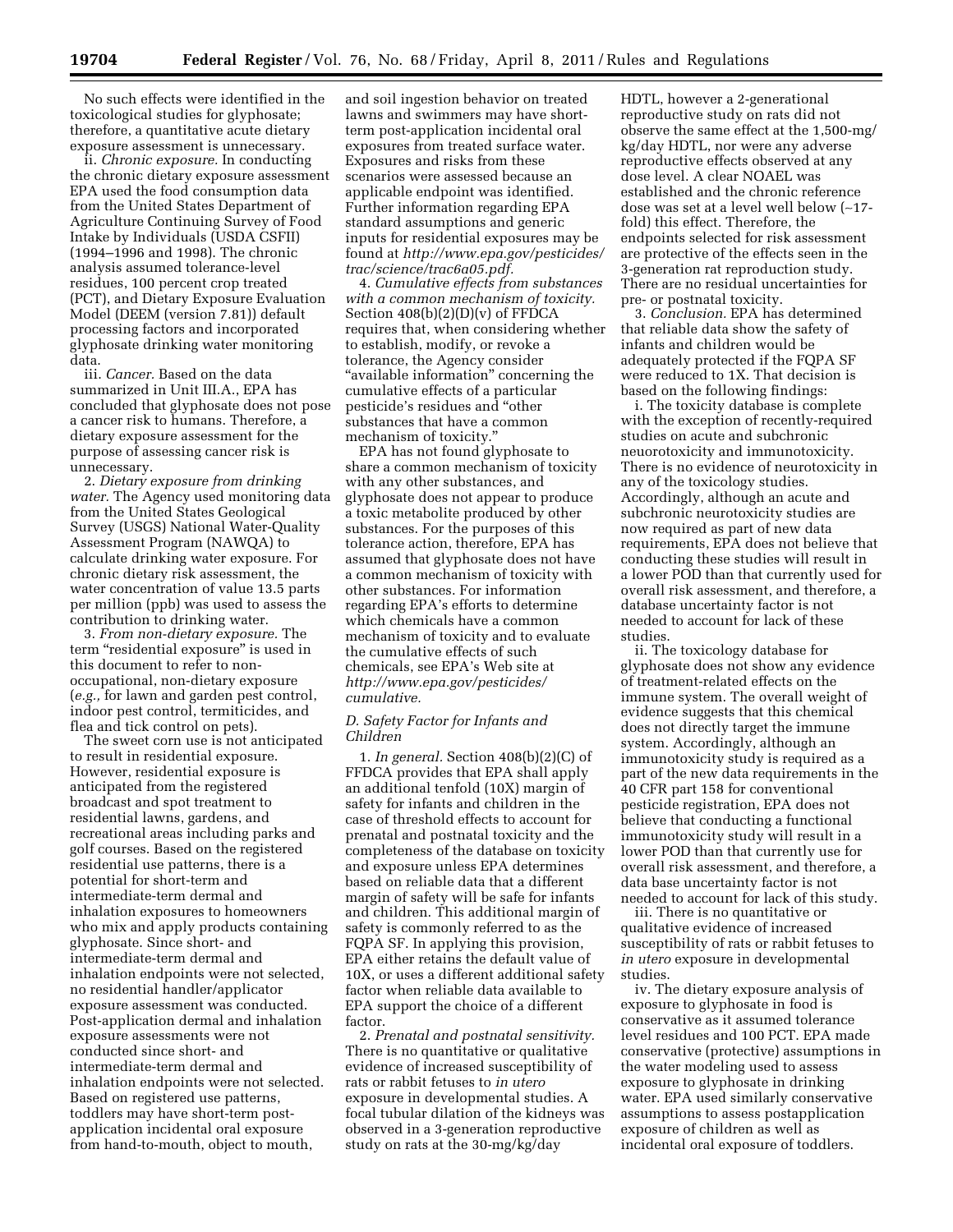These assessments will not underestimate the exposure and risks posed by glyphosate.

# *E. Aggregate Risks and Determination of Safety*

EPA determines whether acute and chronic dietary pesticide exposures are safe by comparing aggregate exposure estimates to the aPAD and cPAD. For linear cancer risks, EPA calculates the lifetime probability of acquiring cancer given the estimated aggregate exposure. Short-, intermediate-, and chronic-term risks are evaluated by comparing the estimated aggregate food, water, and residential exposure to the appropriate PODs to ensure that an adequate MOE exists.

1. *Acute risk.* An acute aggregate risk assessment takes into account acute exposure estimates from dietary consumption of food and drinking water. No adverse effect resulting from a single oral exposure was identified and no acute dietary endpoint was selected. Therefore, glyphosate is not expected to pose an acute risk.

2. *Chronic risk.* Using the exposure assumptions described in this unit for chronic exposure, EPA has concluded that chronic exposure to glyphosate from food and water will utilize 12% of the cPAD for children 1–2 years old, the population group receiving the greatest exposure. Based on the explanation in Unit III.C.3., regarding residential use patterns, chronic residential exposure to residues of glyphosate is not expected.

3. *Short-term risk.* Short-term aggregate exposure takes into account short-term residential exposure plus chronic exposure to food and water (considered to be a background exposure level).

Glyphosate is currently registered for uses that could result in short-term residential exposure, and the Agency has determined that it is appropriate to aggregate chronic exposure through food and water with short-term residential exposures to glyphosate.

Short-term incidental oral exposure may occur to young children (swimmer and turf non-dietary ingestion) and adults (swimmers). For young children, short-term aggregate exposure includes chronic dietary (food and water) and incidental oral ingestion exposure resulting from the turf use (highest exposure of all possible scenarios). For adults, short-term aggregate exposure includes chronic dietary exposure (food and water) and incidental oral ingestion exposure resulting from the aquatic use (highest exposure of all possible scenarios). See Table 6.0.1 in the document titled ''Glyphosate. Section 3 Registration for Application of the

Potassium Salt of Glyphosate to Glyphosate-Tolerant Sweet Corn. Human-Health Risk Assessment'' in docket ID number EPA–HQ–OPP–2009– 0988 for a summary of the short-term aggregate exposures and risk estimates (the populations included represent those with the highest dietary exposures). For glyphosate, the LOC is for MOEs below 100. Since the aggregate MOEs are ≥720, short-term aggregate exposure to glyphosate does not pose a risk of concern.

4. *Intermediate-term risk.* Since the short-/intermediate-term incidental oral endpoints are identical, the short-term risk assessments are protective of intermediate-term exposure.

5. *Aggregate cancer risk for U.S. population.* Based on the lack of evidence of carcinogenicity in two adequate rodent carcinogenicity studies, glyphosate is not expected to pose a cancer risk to humans.

6. *Determination of safety.* Based on these risk assessments, EPA concludes that there is a reasonable certainty that no harm will result to the general population, or to infants and children from aggregate exposure to glyphosate residues.

### **IV. Other Considerations**

*A. Analytical Enforcement Methodology* 

Adequate enforcement methodology (high-performance liquid chromatography (HPLC) equipped with a fluorescence detector method; LOQ = 0.05 ppm) is available to enforce the tolerance expression.

### *B. International Residue Limits*

In making its tolerance decisions, EPA seeks to harmonize U.S. tolerances with international standards whenever possible, consistent with U.S. food safety standards and agricultural practices. EPA considers the international maximum residue limits (MRLs) established by the Codex Alimentarius Commission (Codex), as required by FFDCA section 408(b)(4). The Codex Alimentarius is a joint U.N. Food and Agriculture Organization/ World Health Organization food standards program, and it is recognized as an international food safety standards-setting organization in trade agreements to which the United States is a party. EPA may establish a tolerance that is different from a Codex MRL; however, FFDCA section 408(b)(4) requires that EPA explain the reasons for departing from the Codex level.

The Codex has not established any MRLs for sweet corn commodities; however, it has established an MRL for residues of glyphosate, per se, in/on

poultry, meat at 0.05 ppm. The U.S. tolerance of 0.10 ppm for poultry, meat is necessarily higher than the Codex MRL to account for residues of both gyphosate and its metabolite N-acetyl glyphosate. N-acetyl glyphosate is found in genetically modified (GMO) glyphosate-resistant commodities, including corn and soybeans; that are used as feed items for poultry in the U.S. Therefore, it is included in the U.S. tolerance expression for poultry but not the Codex expression, accounting for the difference in the established MRLs.

# *C. Revisions to Petitioned-For Tolerances*

EPA has concluded that a tolerance for residues of glyphosate in or on corn, sweet, kernel plus cob with husk removed at 3.5 ppm is needed because the highest residue from the field trials was 3.1 ppm. Since the proposed forage tolerance (9 ppm) is less than the currently established tolerance for this commodity (100 ppm), EPA has concluded that a revision to the currently established tolerance is unnecessary.

Finally, EPA is revising the tolerance expressions in 40 CFR 180.364(a)(1) and 40 CFR 180.364(a)(2) to clarify the chemical moieties that are covered by the tolerances and specify clearly how compliance with the tolerances is to be measured.

#### **V. Conclusion**

Therefore this regulation changes the established tolerance for residues of glyphosate in or on corn, sweet, grain (at 0.1 ppm) to 3.5 ppm for residues of glyphosate in or on corn, sweet, kernel plus cob with the husk removed. This regulation reduces the established tolerance for residues of glyphosate and *N-*acetyl-glyphosate in or on poultry, meat from 4.0 ppm to 0.10 ppm. This regulation also changes the tolerance expression for 40 CFR 180.364(a)(1) and  $(a)(2)$ .

# **VI. Statutory and Executive Order Reviews**

This final rule establishes tolerances under section 408(d) of FFDCA in response to a petition submitted to the Agency. The Office of Management and Budget (OMB) has exempted these types of actions from review under Executive Order 12866, entitled *Regulatory Planning and Review* (58 FR 51735, October 4, 1993). Because this final rule has been exempted from review under Executive Order 12866, this final rule is not subject to Executive Order 13211, entitled *Actions Concerning Regulations That Significantly Affect Energy Supply, Distribution, or Use* (66 FR 28355, May